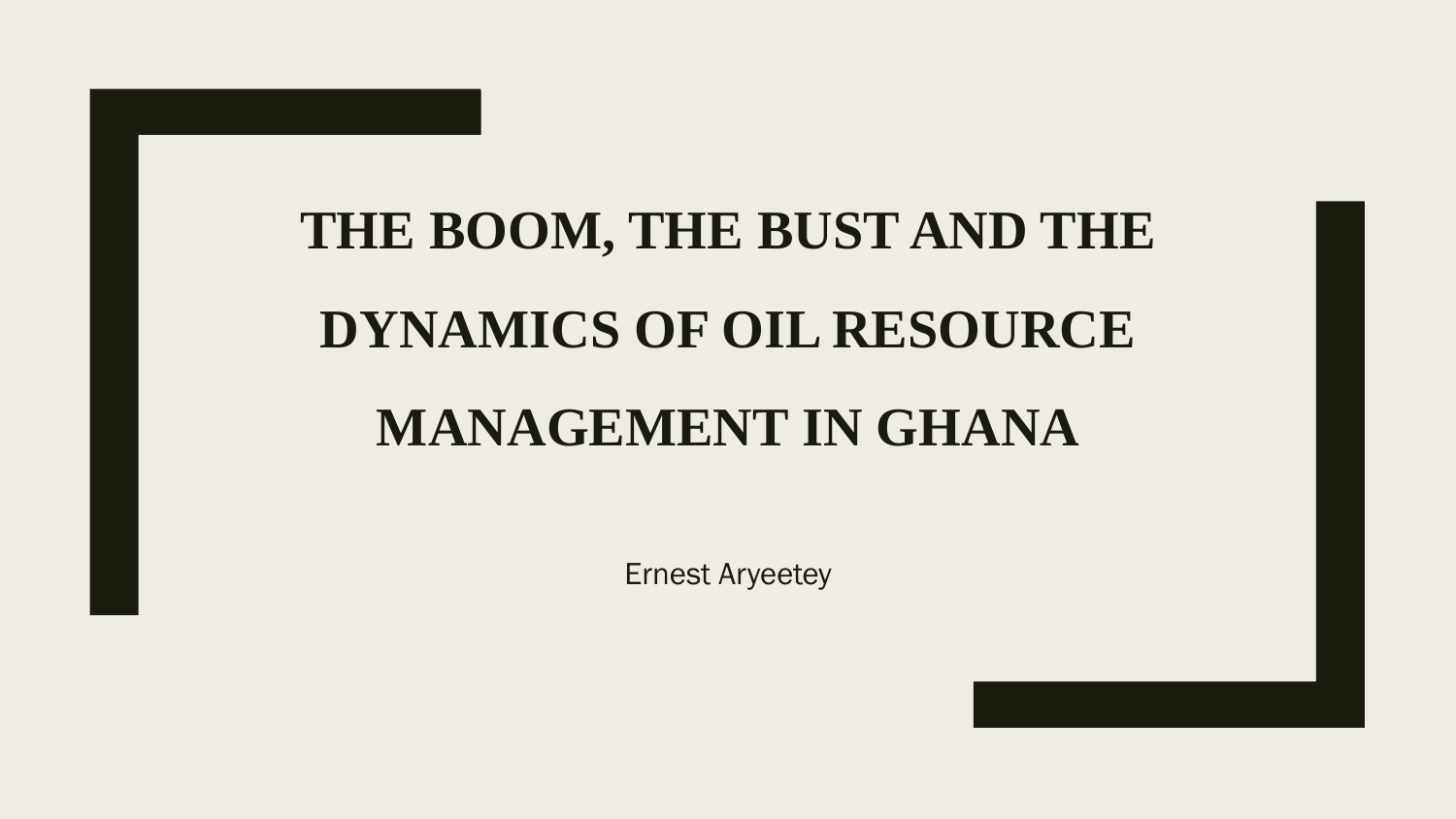# **Background**

- $\checkmark$  Ghana found oil with great expectation! "Even without oil, we are doing so well. With oil as a shot in the arm, we're going to fly" (President Kufour).
- $\checkmark$  Paper shows that Ghana is a fairly modest oil producer that has made some effort to learn proper oil governance from the experiences of other countries, but has not always managed to implement properly the lessons learned.

 $\checkmark$  Ghana has a good number of institutions and sound regulations to ensure that the benefits from oil production are translated into broader-based development, but they have not been effective. The management of oil revenues has not been protected from generally poor fiscal management.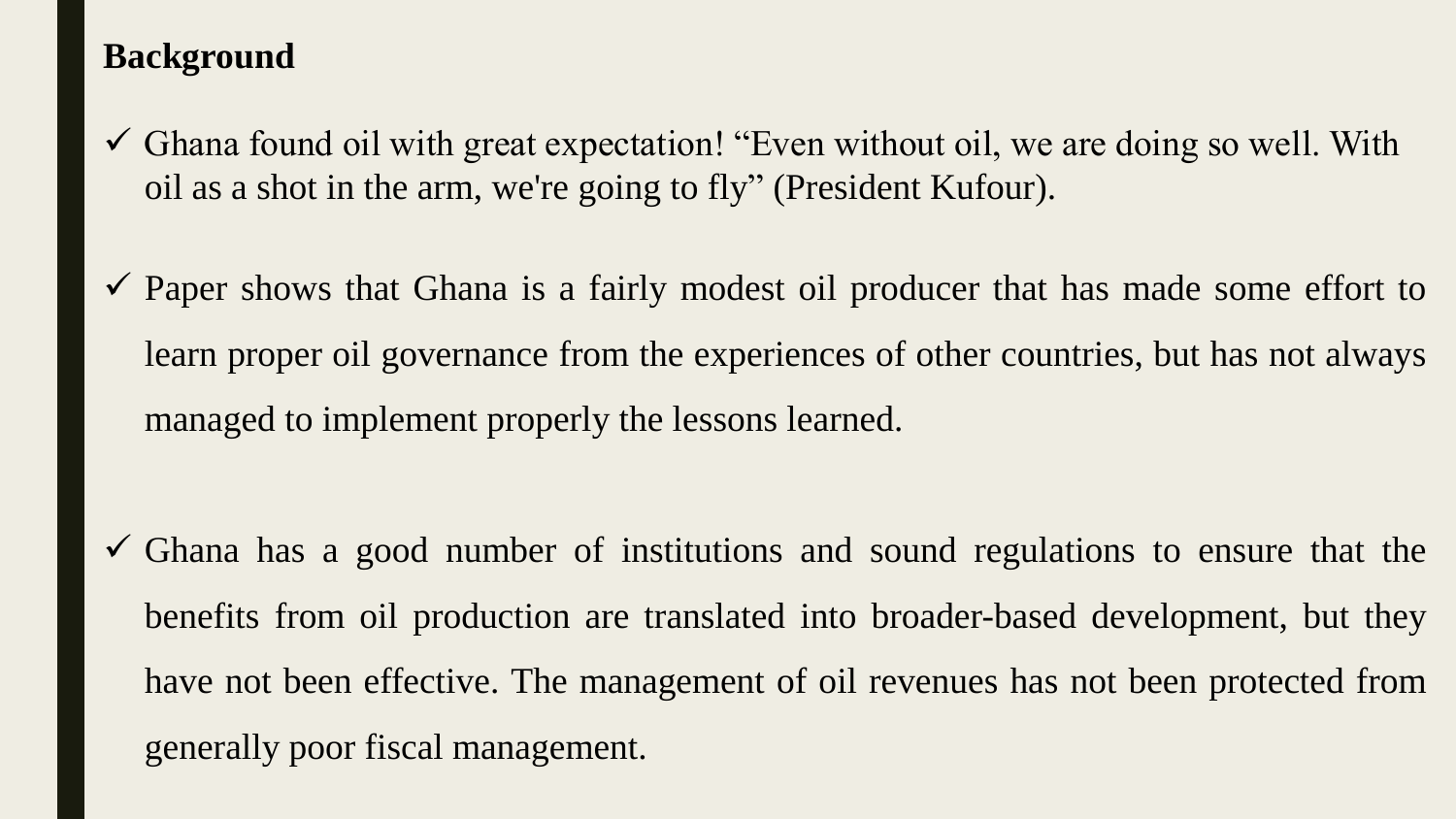# **Organisation of this Paper**

- $\checkmark$  Introduction
- $\checkmark$  Petroleum Exploration and Development
- $\checkmark$  Transparency and Accountability Measures
- ✓ Petroleum Revenue Management framework
- ✓ Oil and Macroeconomic Performance
- ✓ Summary and Conclusion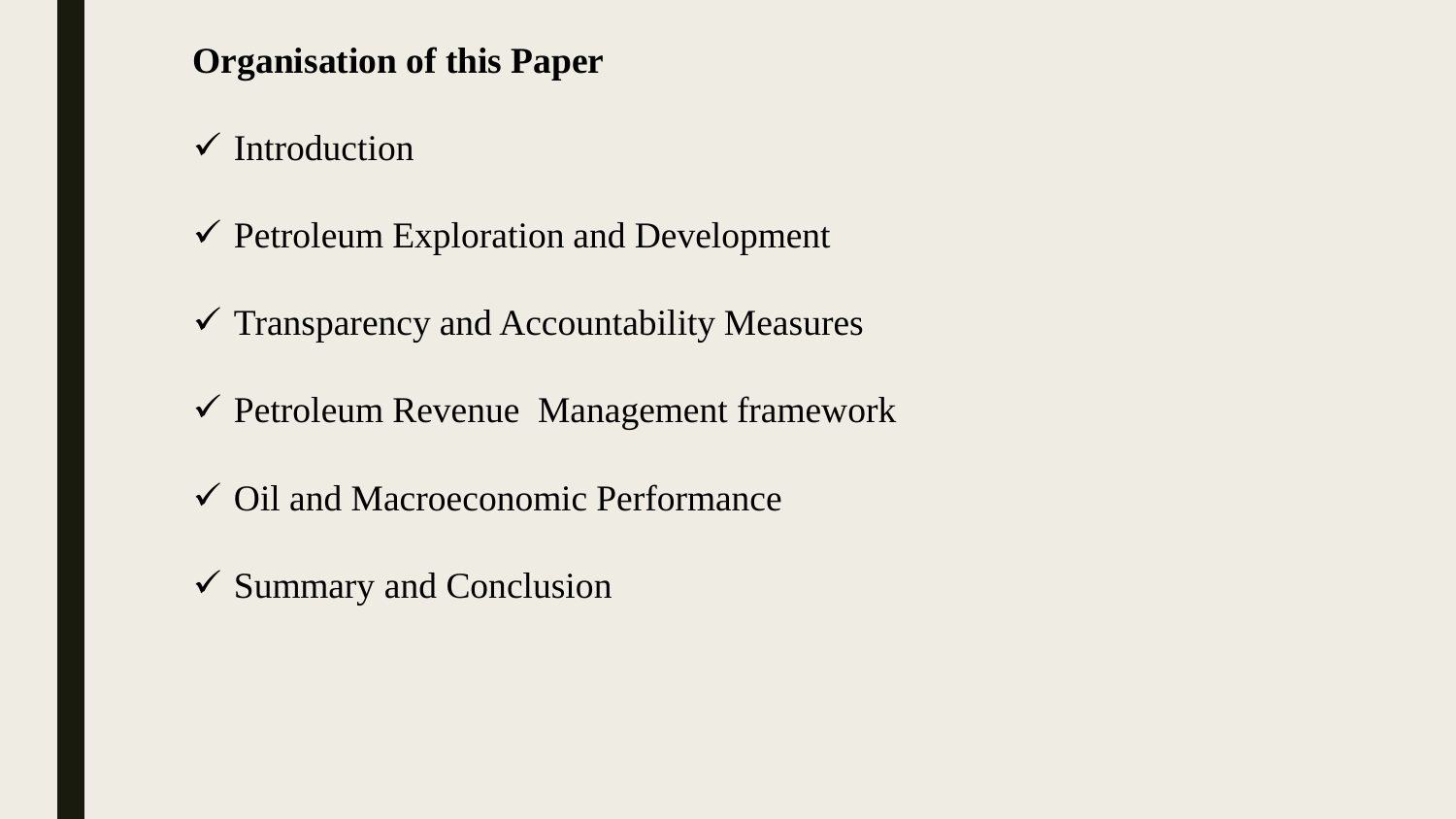#### **Petroleum Exploration and Production in Ghana**

- $\checkmark$  Oil exploration began around 1800 led by the West African Oil and Fuel Company.
- ✓ Ghana has four main sedimentary basins: Central basin (Saltpond), Western basin (Tano), the Eastern basin (Accra-Keta) and the inland Voltaian basin
- $\checkmark$  Government intensified oil search by passing the Oil and Mining Regulations 1957 (L1 221), the Mineral (Offshore) Regulations 1963 (L1 257) and the Minerals (Oil and Gas) Regulations, 1965 (LI 257).
- $\checkmark$  These regulations and international collaborations led to the discovery of the first noncommercial oil in 1970 by Signal and Amoco Oil Company Limited at Saltpond Offshore field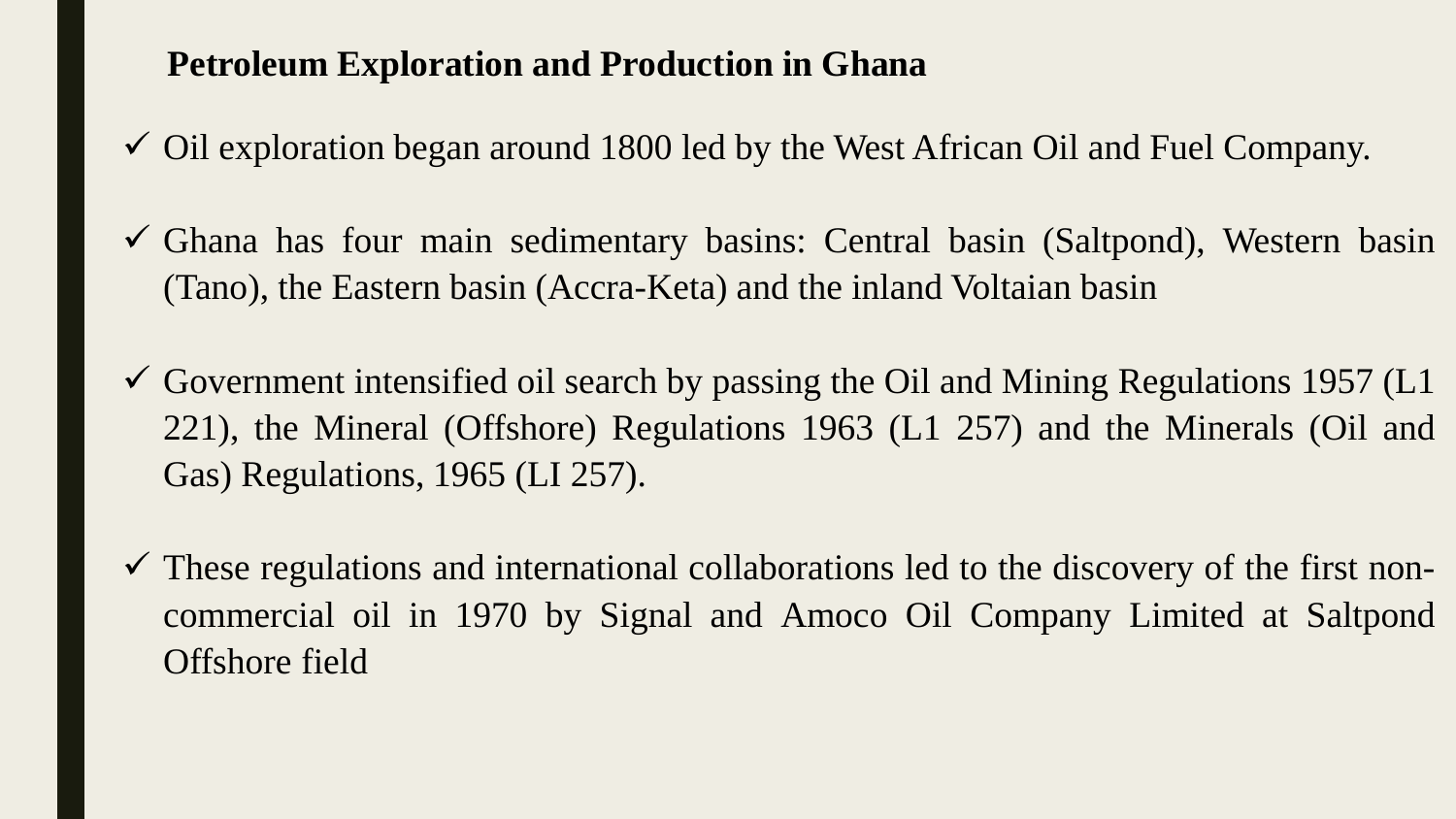# **Ghana's exploration history can be classified into four phases.**

- $\checkmark$  First phase 1896-1969, characterised by wildcat drilling and non-systematic exploration activities. The acquisition of the first 2D seismic coverage in 1968.
- ✓ Second phase focused more on international oil companies-led offshore exploration activities and spans 1970-1984. First offshore deep water well was drilled by Phillips Petroleum in 1978.
- ✓ Third phase saw the establishment of the Ghana National Petroleum Corporation and the involvement of a national oil company in exploration. Major laws and regulations governing the petroleum sector were passed.
- $\checkmark$  Current phase, 2001 to date has involved restructuring and resourcing of GNPC and the passing of several legislations, including the Petroleum Revenue Management Law and the new Exploration and Production Law.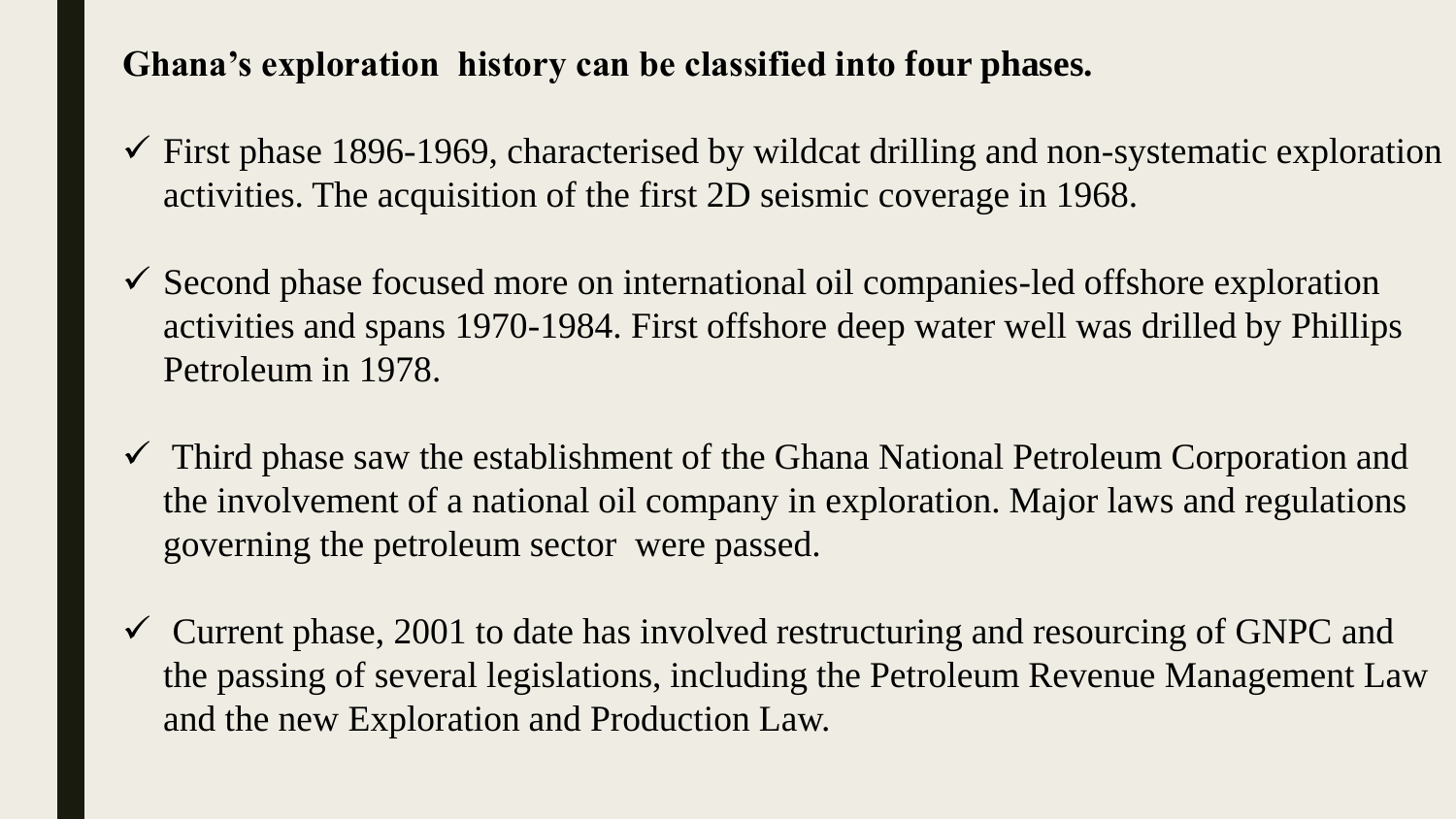# **Petroleum Fiscal Regime and Reserves**

- $\checkmark$  Ghana uses a hybrid fiscal regime. The main elements of Ghana's petroleum hybrid fiscal regime include royalty, corporate income tax, surface rentals, carried and participating interest, and additional oil entitlements
- $\checkmark$  The royalty rate is not fixed and ranges from 4% to 12.5% of gross production of oil. In the case of natural gas, the royalty ranges from 3% to10%. The Ghana Model Petroleum Agreement (MPA) provides for a minimum of 10% initial carried interest in all petroleum agreements and a negotiated participating interest thereafter.
- ✓ The private sector participants in the **Jubilee field** are Tullow (the operator who owns 35.64%), Kosmos Energy (24.08%), Anadarko (24.08%), and Petro SA (2.73%), (Tullow 2017). In the case of the **TEN field**, the operator Tullow has 47.18% share, while Kosmos has 17%; Anadarko, 17%; GNPC, 15%; and Petro-SA, 3.82%. Finally, the project partners for the **Sankofa** field include ENI (44.4%), GNPC (20%) and Vitol  $(35.56\%)$ .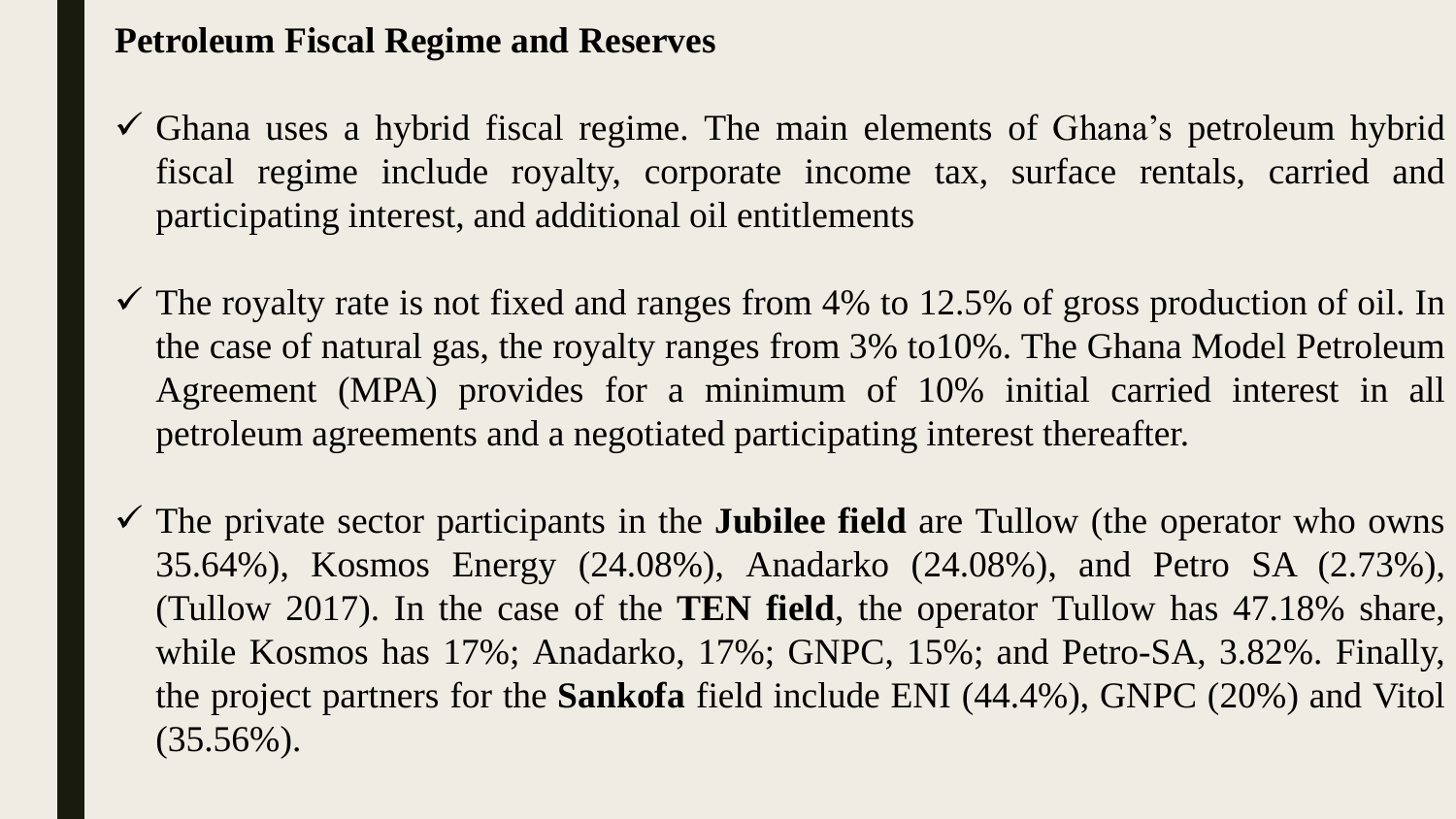- $\checkmark$  The Jubilee field produced a total of 161,929,171 barrels of oil between 2010 and 2015. The Ghana Energy Commission reported in 2017 that the Jubilee field produced 26.9 million barrels in 2016; that is, 94,200 barrels per day on average.
- $\checkmark$  Ghana's three operating fields had a total estimated reserve of 2,279 billion cubic feet (bcf) of natural gas and 898 million barrels of oil as at the end of 2016.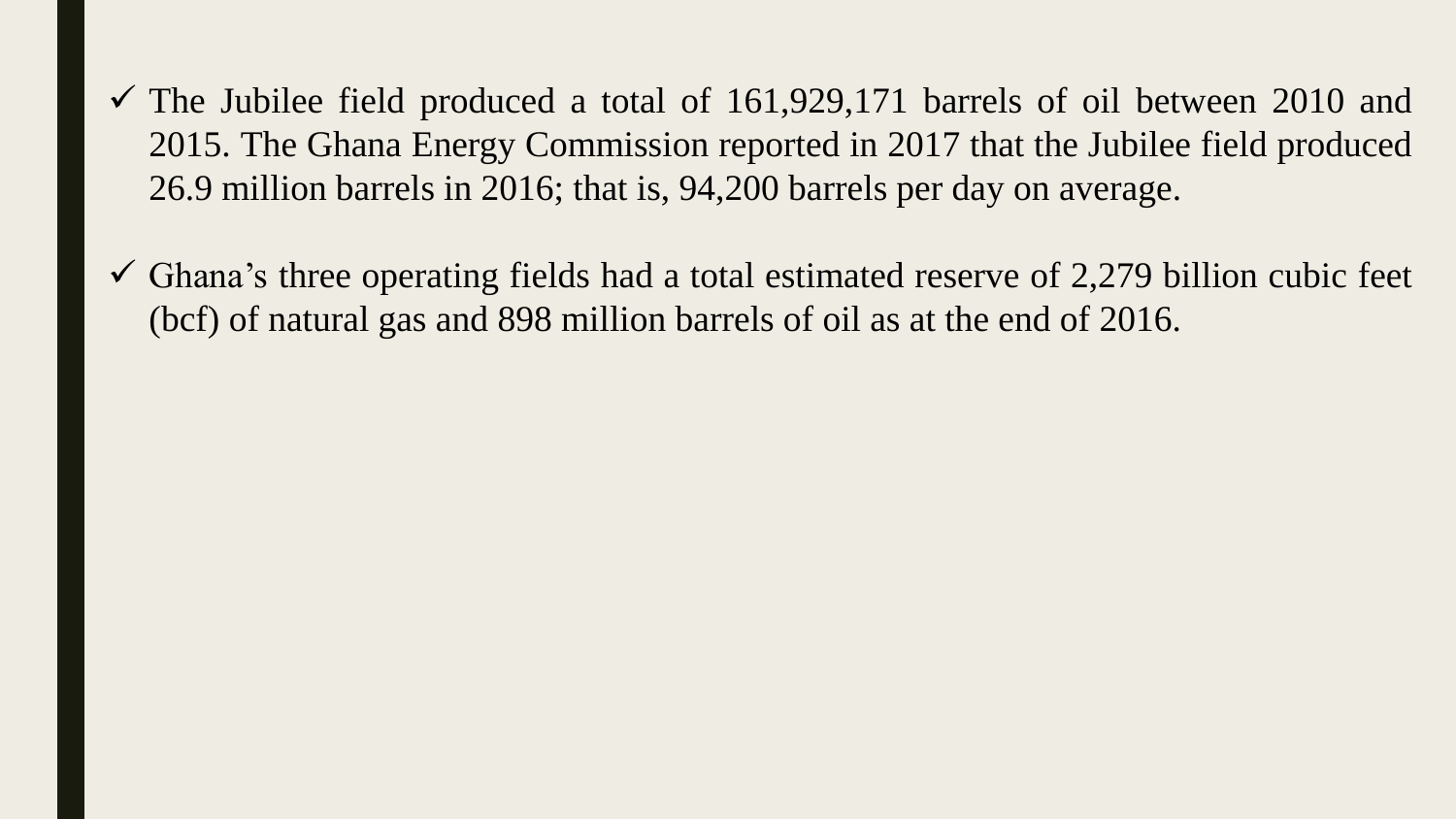#### **Ghana Vs Africa**

- $\checkmark$  Africa has an estimated reserve of 129.1 billion barrels, representing 7.6% of total global reserves in 2015. Libya and Nigeria have the largest petroleum reserves in Africa with an estimated value of 48.4 billion and 37.1 billion barrels respectively in 2015. Angola and Algeria follow with 12.2 and 12.7 billion barrels respectively.
- $\checkmark$  Together, Libya and Nigeria contribute 5% of global reserves and 66.2% of Africa's total reserves.
- $\checkmark$  With regard to production, Africa produced 8,375,000 per day in 2015 contributing 9.1% of global production.
- $\checkmark$  Nigeria was the highest producer in 2015 with 2,352,000 barrels per day (Ghana's production for 22 days), followed by Angola 1,826,000 barrels per day and Algeria with 1,586, 000 barrels per day (BP, 2016).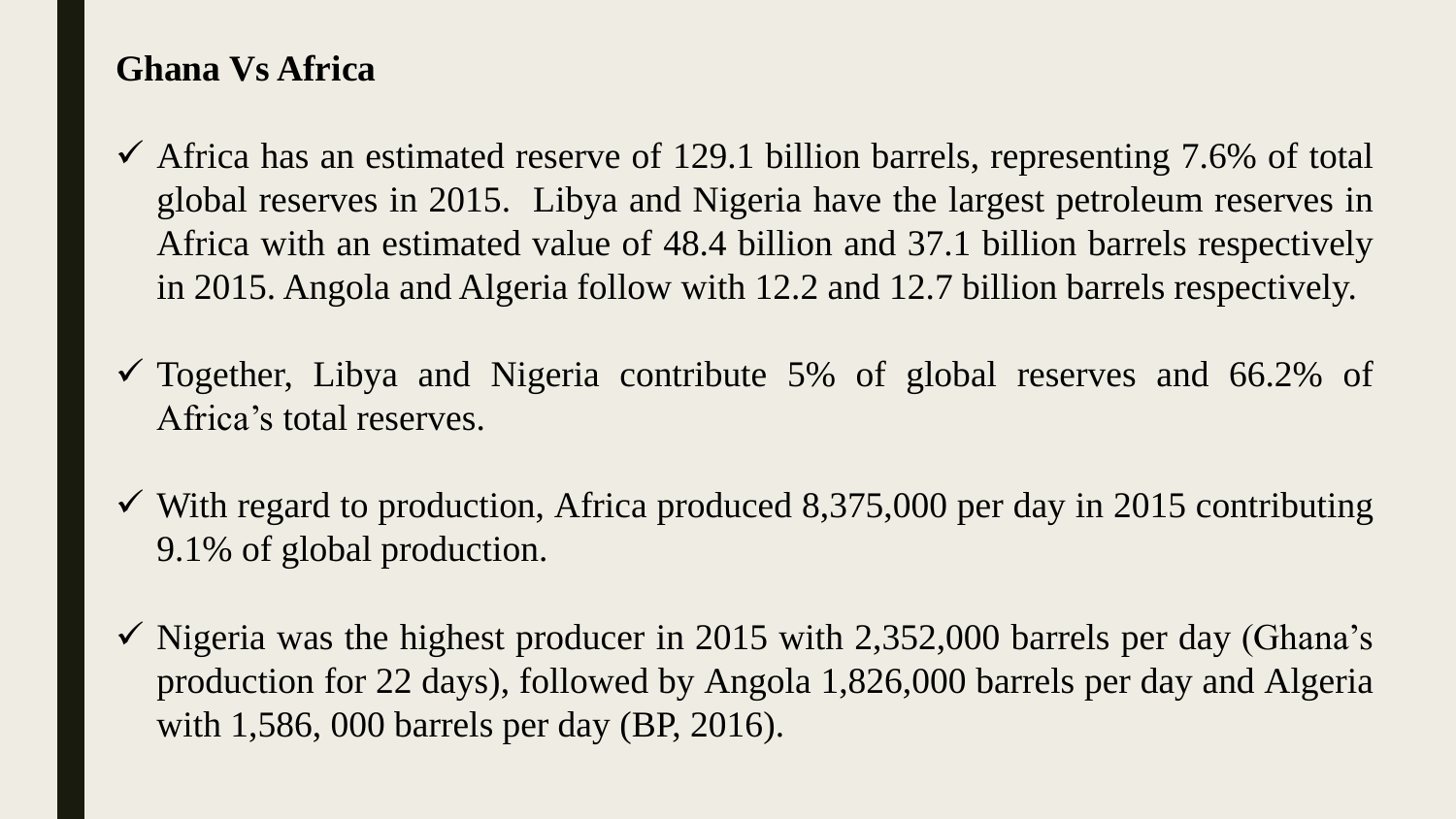# **Oil rents as a percentage of GDP in selected African Countries**

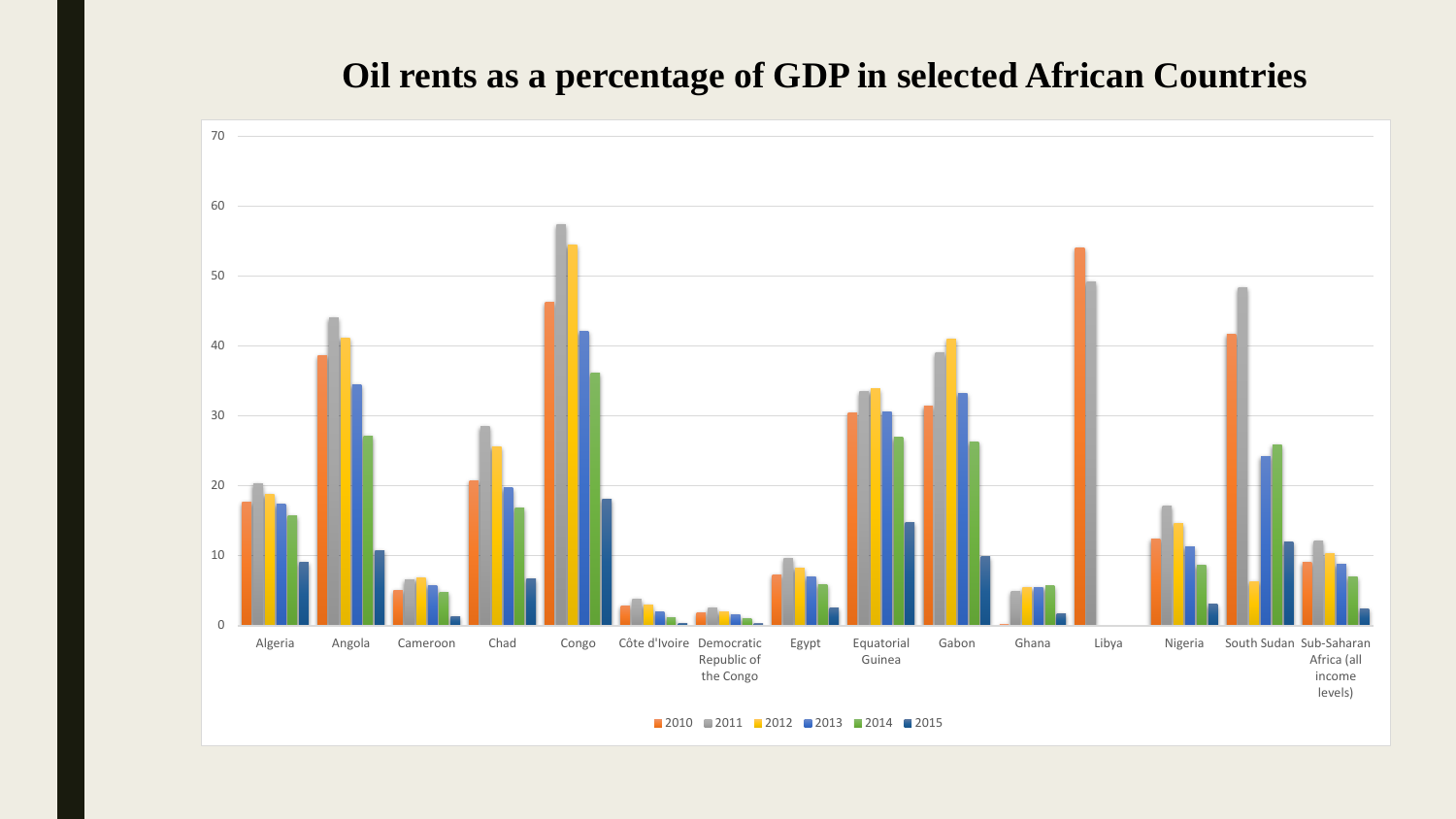# **Oil Rents and GDP**

 $\checkmark$  Oil rents contributed 12.09% of GDP in 2011 but this declined to 2.38% in 2015 in SSA due to reduced oil prices.

 $\checkmark$  Angola recorded the average highest contribution of oil rent to GDP with 32.72%.

 $\checkmark$  Ghana recorded only 3.92% over the period 2010 to 2015. The implication is that oil price shocks should generally not have as much impact, that has not been the case!

 $\checkmark$  The oil price fall in 2015 led to the request for an IMF facility, and a huge cut to the capital budget by an estimated 52.4 %.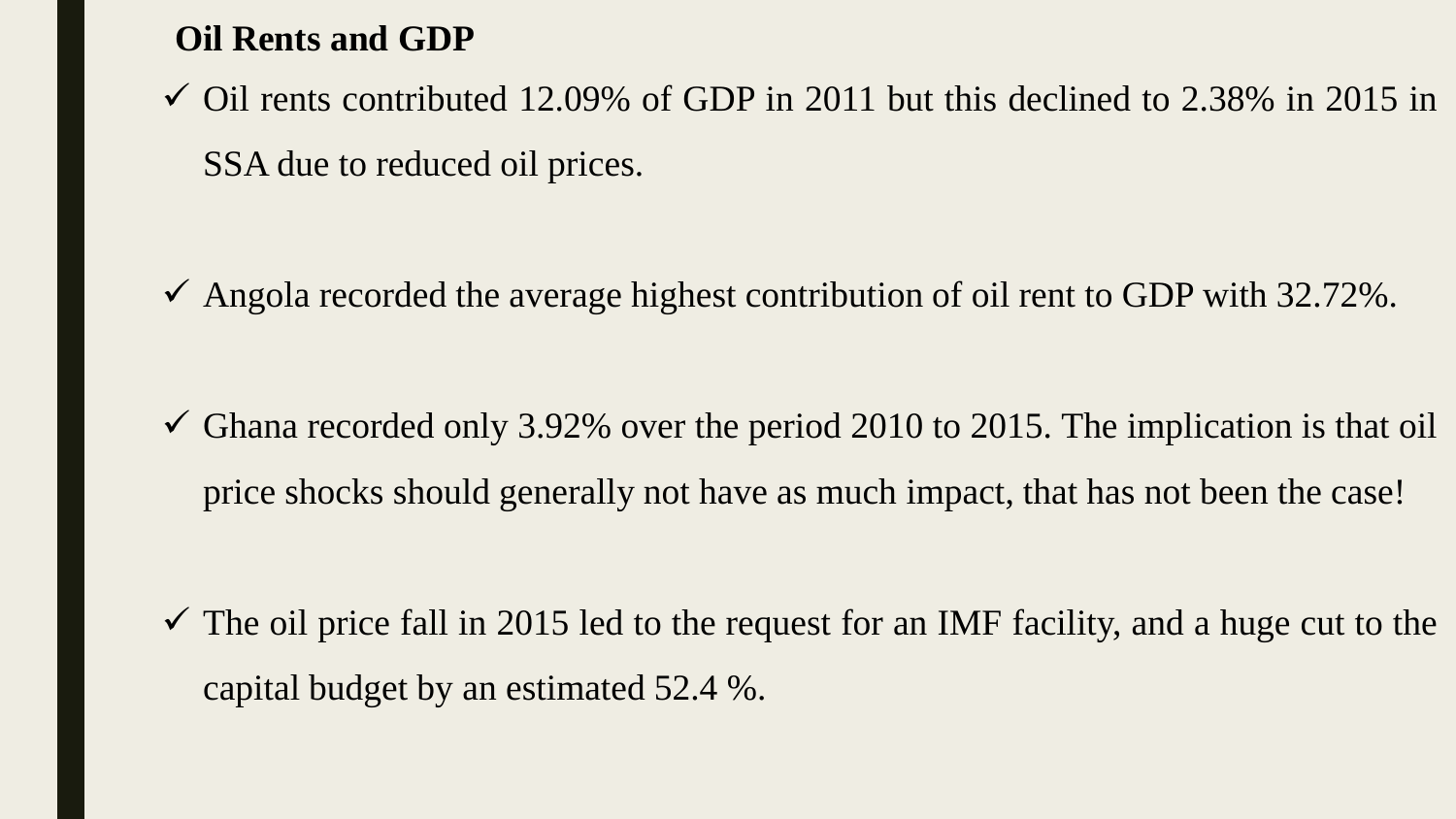#### **Transparency and Accountability Measures**

- $\checkmark$  In 2007, Ghana became a candidate country by producing and publishing its first EITI report covering the period 2004-2006. The country finally assumed the status of a compliant country after completing the validation process in 2010.
- $\checkmark$  The Exploration and Production Law, 2016 (Act 919), the Petroleum Revenue Management Act, 815(2011) (amended in 2015 as Act 893), Petroleum Commission Law, 2011 (Act 821) and the Local Content Regulations (LI 2204) all make provision for transparency and accountability
- $\checkmark$  For instance, section 56 (1 and 2) of the Petroleum Exploration and Production Law, 2016 (Act 919) mandates the Petroleum Commission to establish and maintain a public register of all petroleum licenses among others.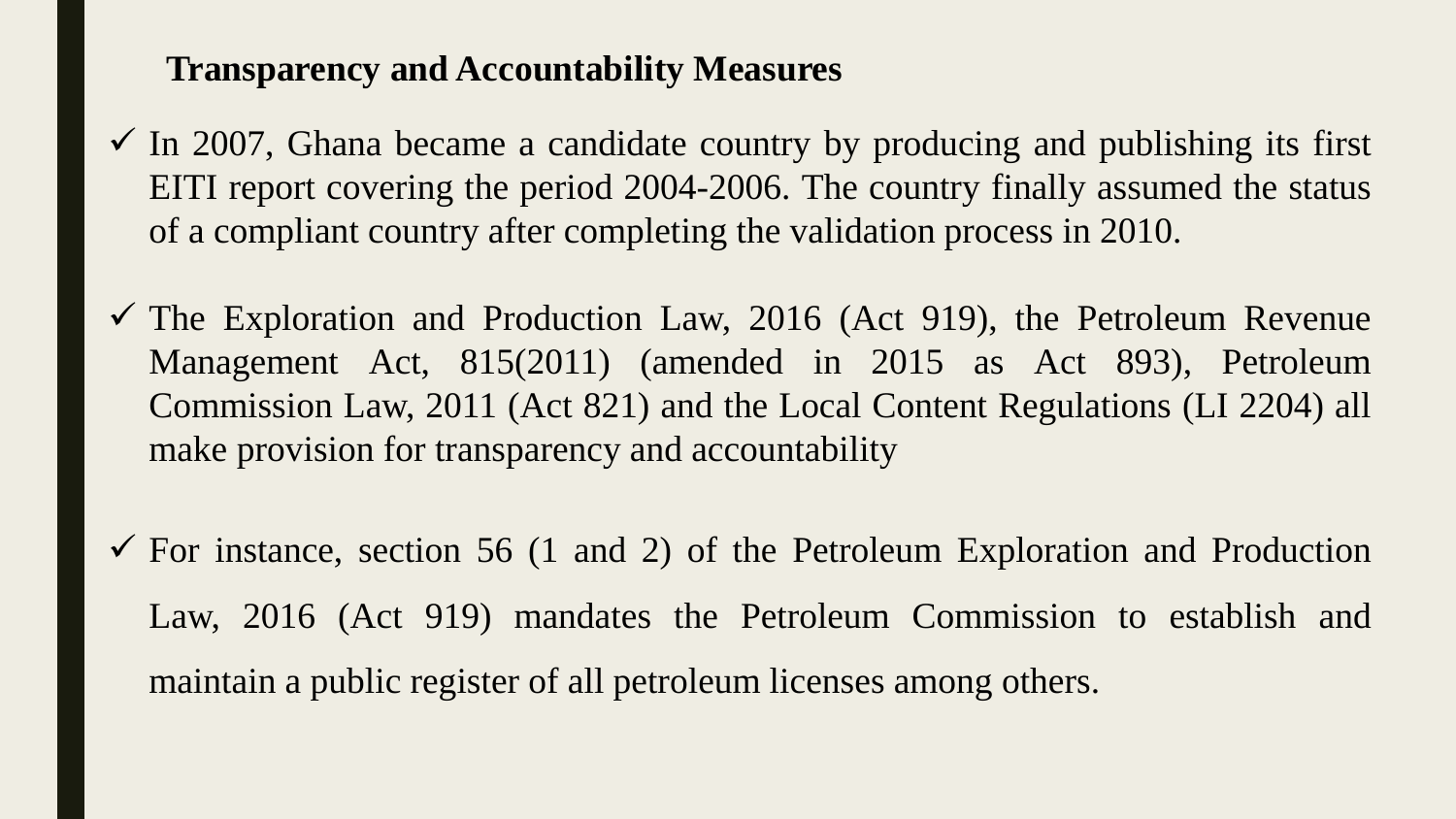- $\checkmark$  The Public Interest and Accountability Committee (PIAC) is charged under section 51 of the Petroleum Revenue Management Act (PRMA) to monitor and evaluate compliance with the Act.
- $\checkmark$  In addition, Section 48(2)(b) of the amended Petroleum Revenue Management Act, 2011 (Act 815) mandates the Minister for Finance to publish the status of implementation of oil funded projects annually.
- $\checkmark$  Section 8 (1,2,3) of the PRMA requires that the records of petroleum receipts in whatever form, shall simultaneously be published by the Minister in the Gazette and in at least two state owned daily newspapers,
- $\checkmark$  The PRMA also requires Bank of Ghana to present to the Minister and to the Investment Advisory Committee, quarterly reports on the performance and activities of the Ghana Stabilisation Fund and the Ghana Heritage Fund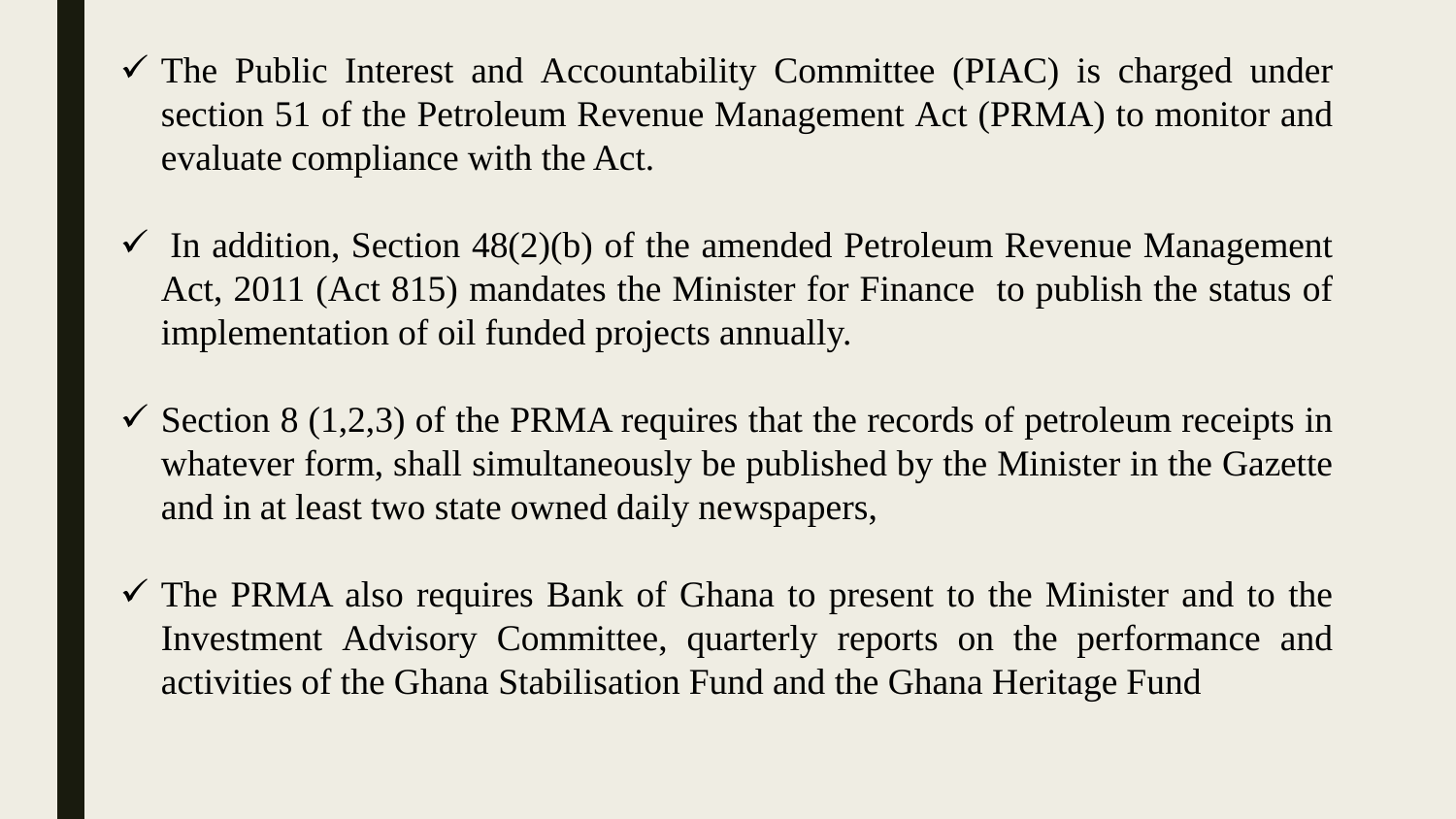#### **Petroleum Revenues Framework**

- $\checkmark$  All petroleum revenues are deposited in the Petroleum Holding Fund (PHF). The PHF is an intermediary fund designed to collect and disburse petroleum revenues
- $\checkmark$  The Ghana National Petroleum Corporation (GNPC) receives 55% or less of the carried and participating interest. The budget receives 70% or less of the benchmark revenue (annual budget funding amount- ABFA).
- $\checkmark$  The ABFA is shared between the priority areas, the Ghana Infrastructure Investment Fund (GIIF) and the Public Interest and Accountability Committee (PIAC).
- $\checkmark$  The remaining 30% of the benchmark revenue goes to the Ghana Petroleum Fund. The Ghana Petroleum Fund is shared between the Ghana Stabilisation Fund (GSF) (21%) and the Ghana Heritage Fund (GHF) (9%).
- $\checkmark$  The GSF is used to cushion government expenditure when there is a petroleum revenue shortfall, an excess of the cap is sent to the sinking (debt repayment) and contingency funds. The GHF is an endowment for future generations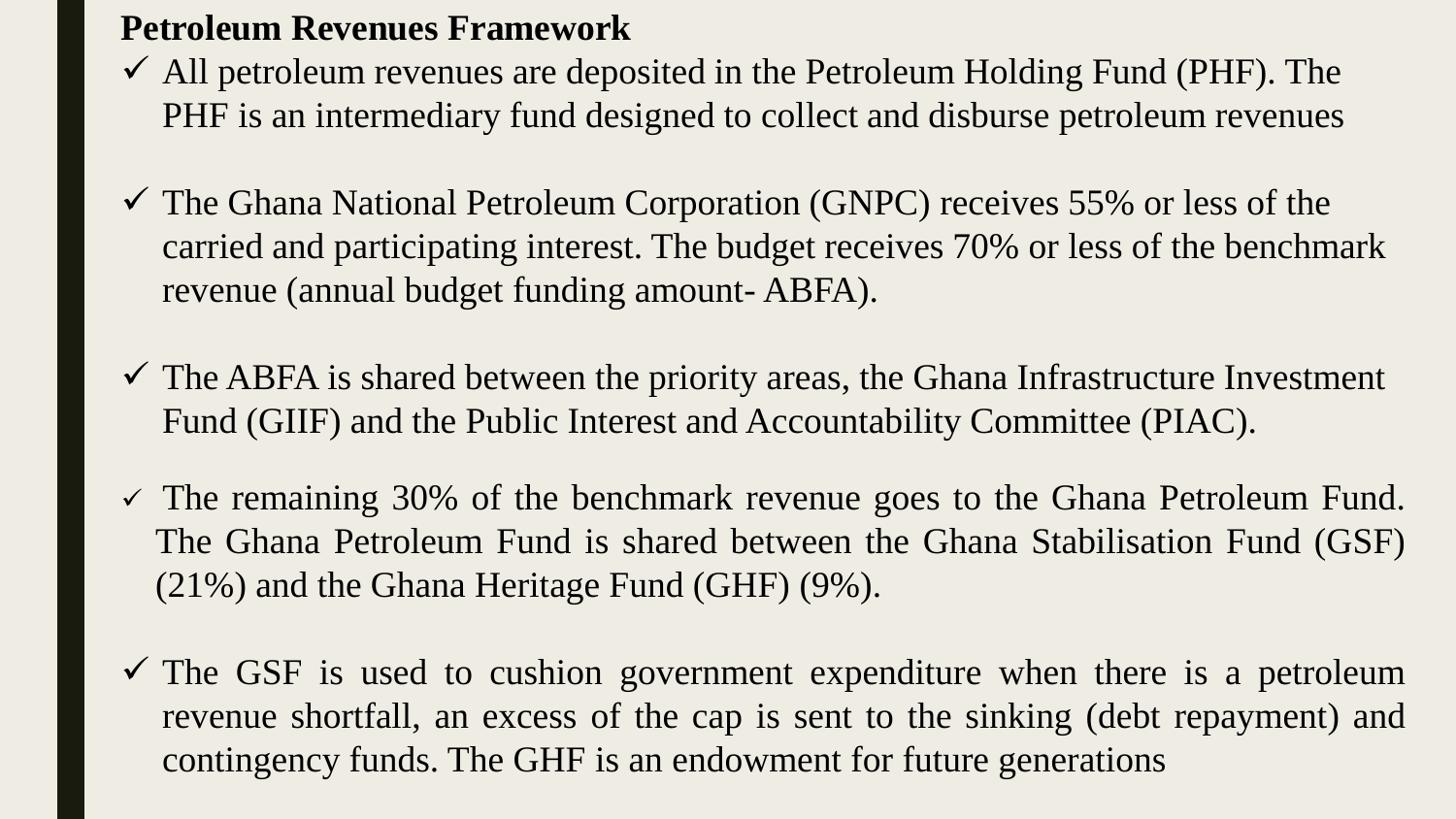#### **Petroleum Revenues Framework**

# **PETROLEUM DISTRIBUTION CHART**

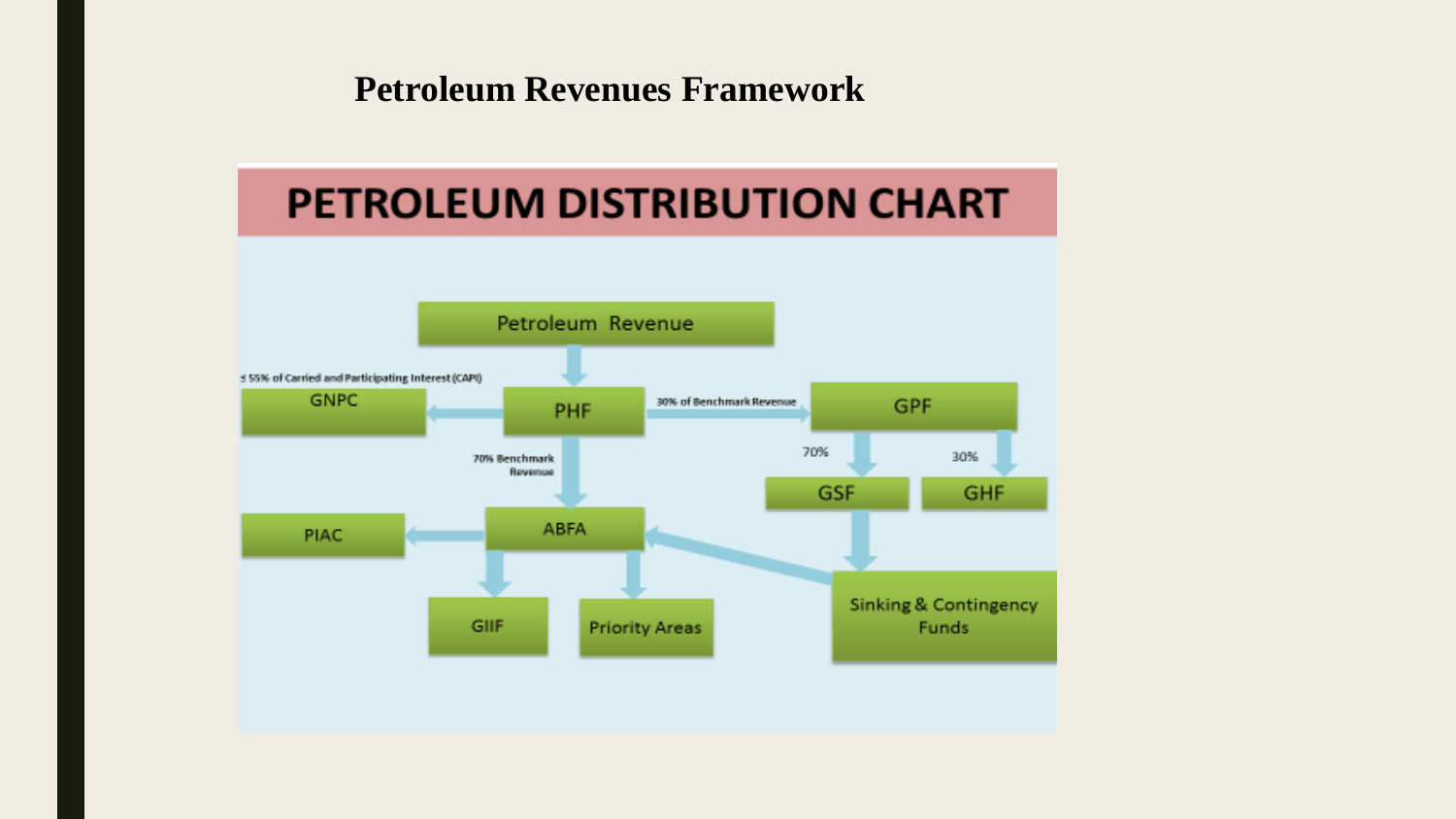# **Oil and Macroeconomic Performance**

- ✓ Petroleum production has affected Ghana's macroeconomic performance in different ways.
- $\checkmark$  On the positive side, oil contributed about \$3.2 billion to the economy in the first five years of production, an average of 7.5% of government revenue and about 4% to GDP.

- $\checkmark$  On the other hand, though the fiscal deficit fell from 6.2% in 2010 to 4% in 2011, it deteriorated again to 9.3% in 2014.
- $\checkmark$  The IMF (2014) estimates that though government taxes averaged 18.9% of GDP from 2010 to 2014, government expenditure increased from 20.1% in 2010 to 28.2% in 2014.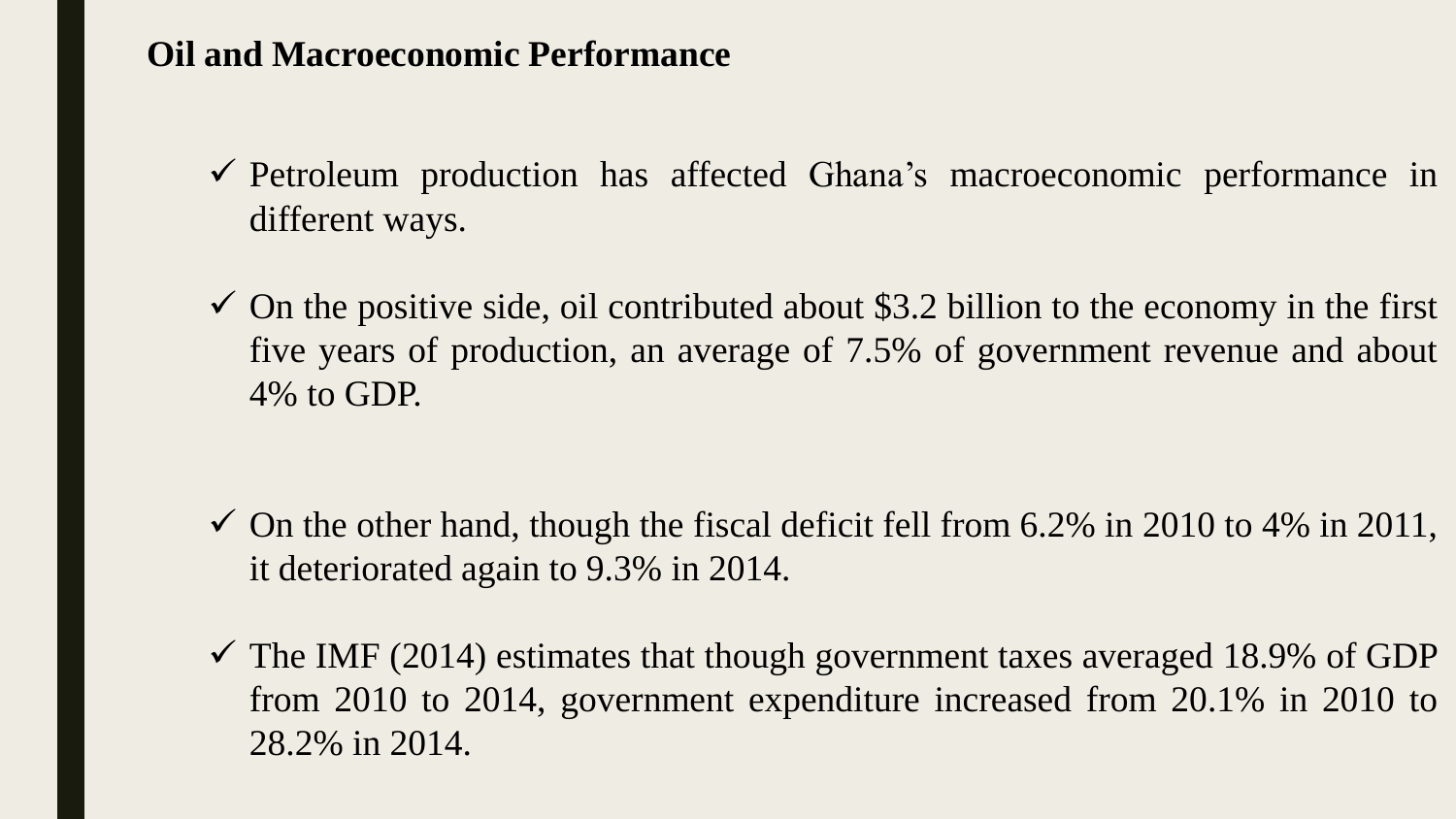#### **Petroleum Revenues 2011-2016**



\*The volatility can be explained by the decline in oil prices from 2015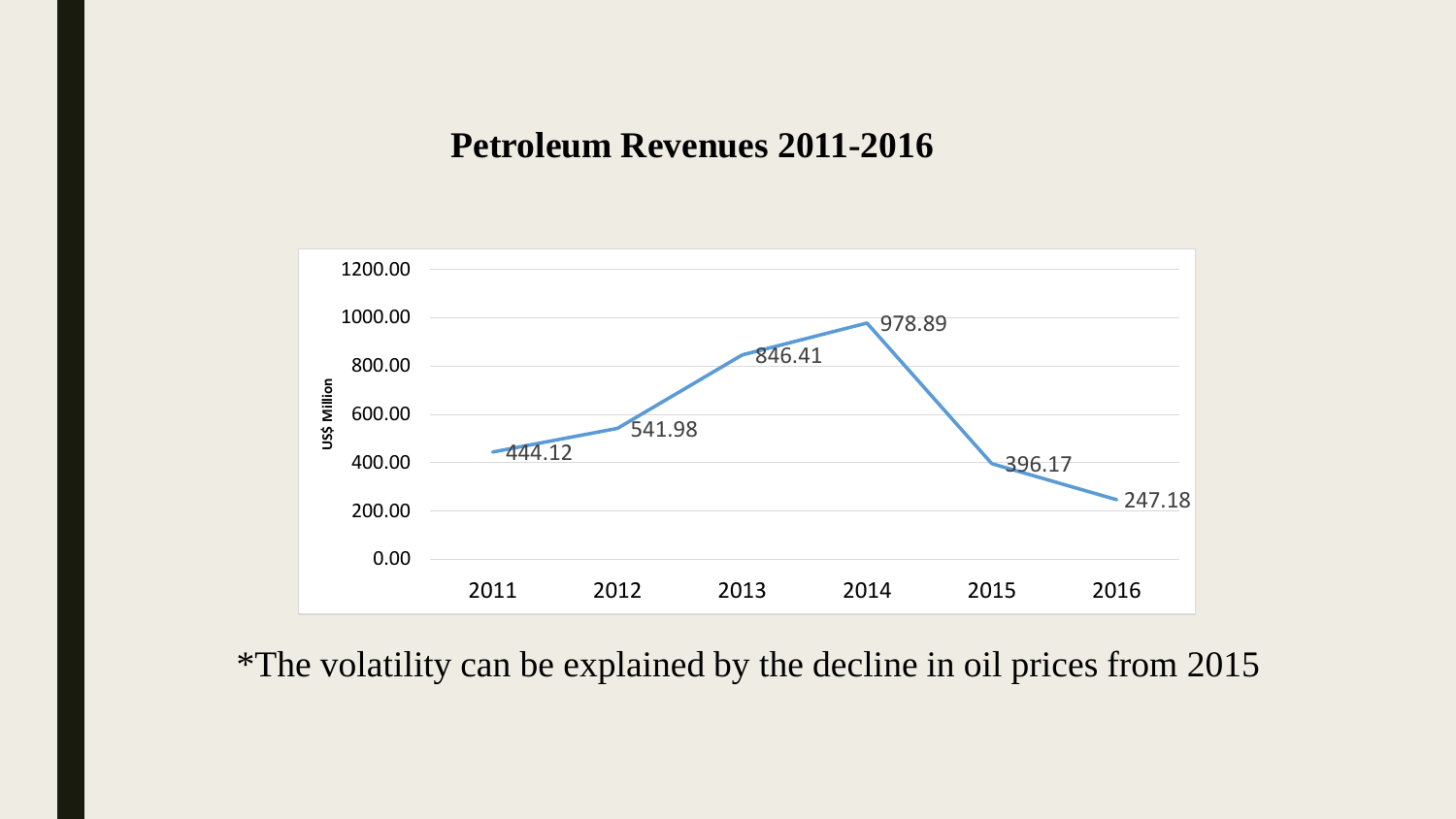# **Petroleum revenue as a percentage of government revenue**

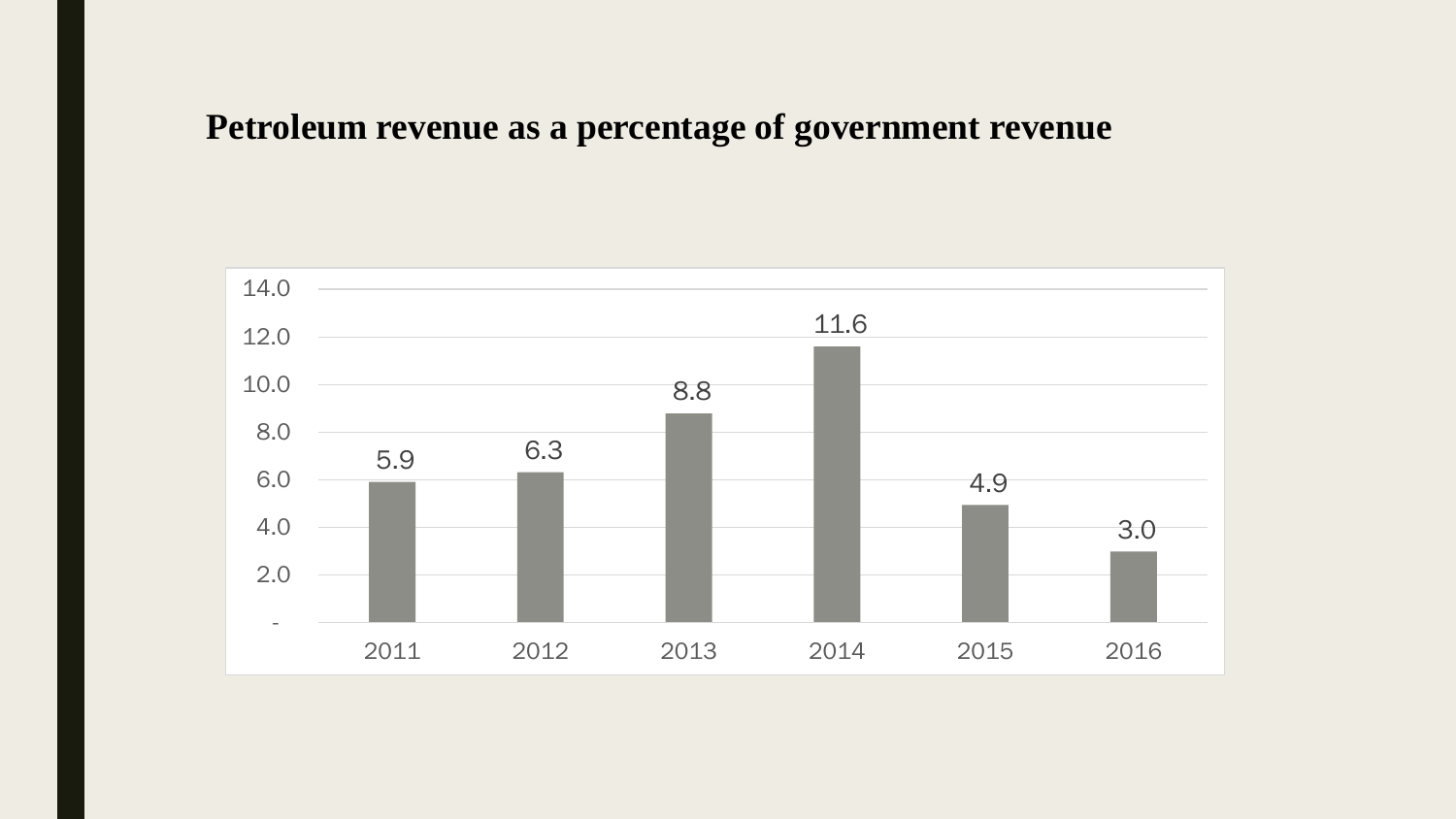$\checkmark$  The essential problem has been the recurring rapid rise in public consumption expenditures and hence the growing deficit.

 $\checkmark$  Ghana approached the IMF for a \$900 million facility in 2014/2015 and experienced a higher-than budgeted for cash fiscal deficit of 9.5% of GDP and faced other fiscal challenges (IMF 2015).

 $\checkmark$  In the face of weak fiscal management, unstable petroleum revenues have not been of much use, and the elaborate rules have not been followed.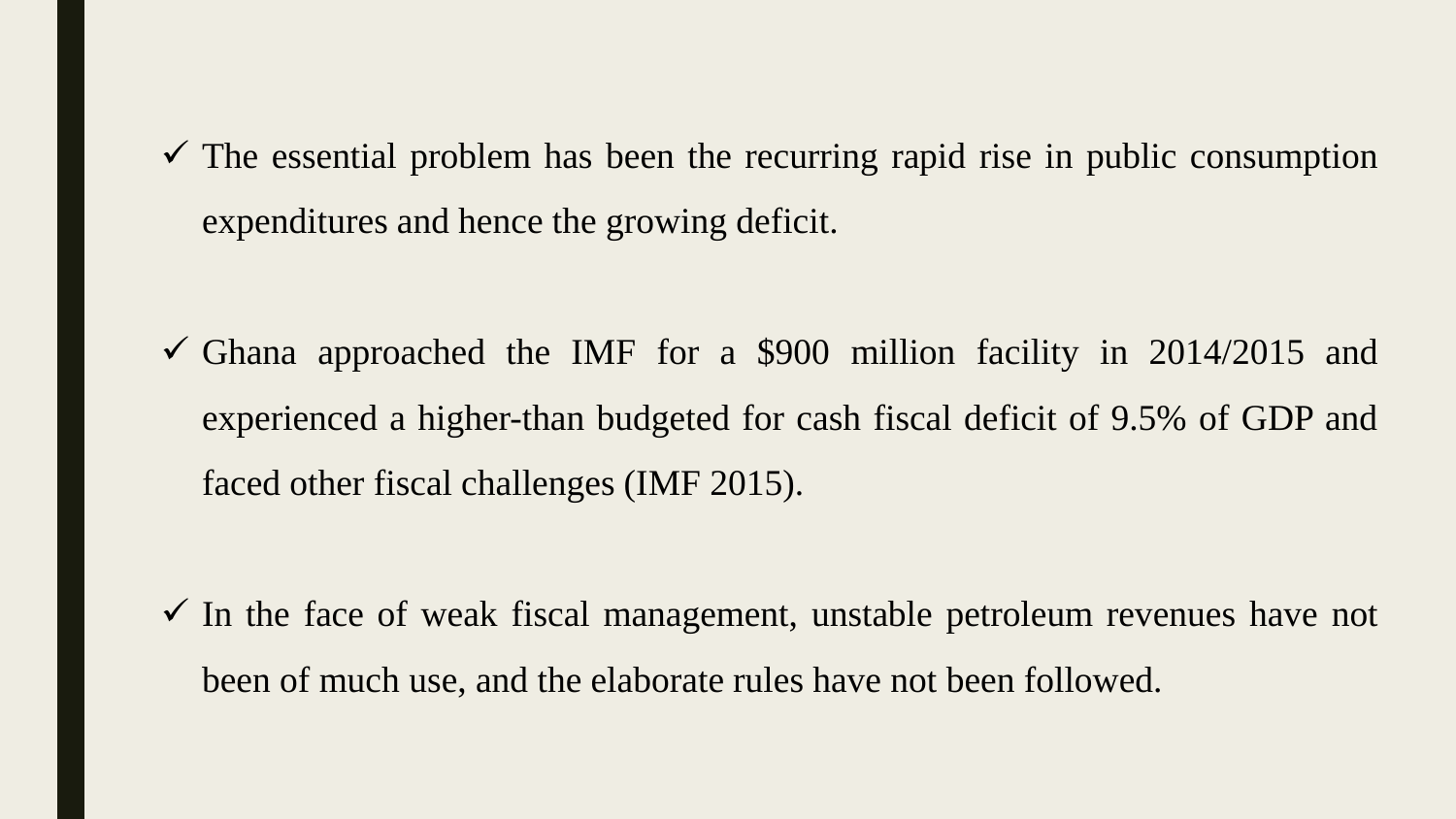# **Dealing with the macroeconomic challenges**

- ✓ The Ghana Petroleum Funds were established as a Sovereign Wealth Fund charged with the responsibility of investing and saving petroleum revenues (Oshionebo 2018).
- $\checkmark$  The Ghana Petroleum Funds consist of the Ghana Stabilisation Fund and the Ghana Heritage Fund. The purpose of the Stabilisation Fund is to cushion government expenditure during periods of un-anticipated petroleum revenue shortfall.
- $\checkmark$  Furthermore, in establishing the Public Interest and Accountability Committee, the aim of monitoring and evaluating compliance with the Act by government and other relevant institutions in the discharge of their duties, in relation to the use and management of petroleum revenues and resources, as required by law was paramount.
- $\checkmark$  Ghana passed the local content regulations in 2013, ostensibly to ensure that the local oil industry generates benefits to the broader economy through its forward and backward linkages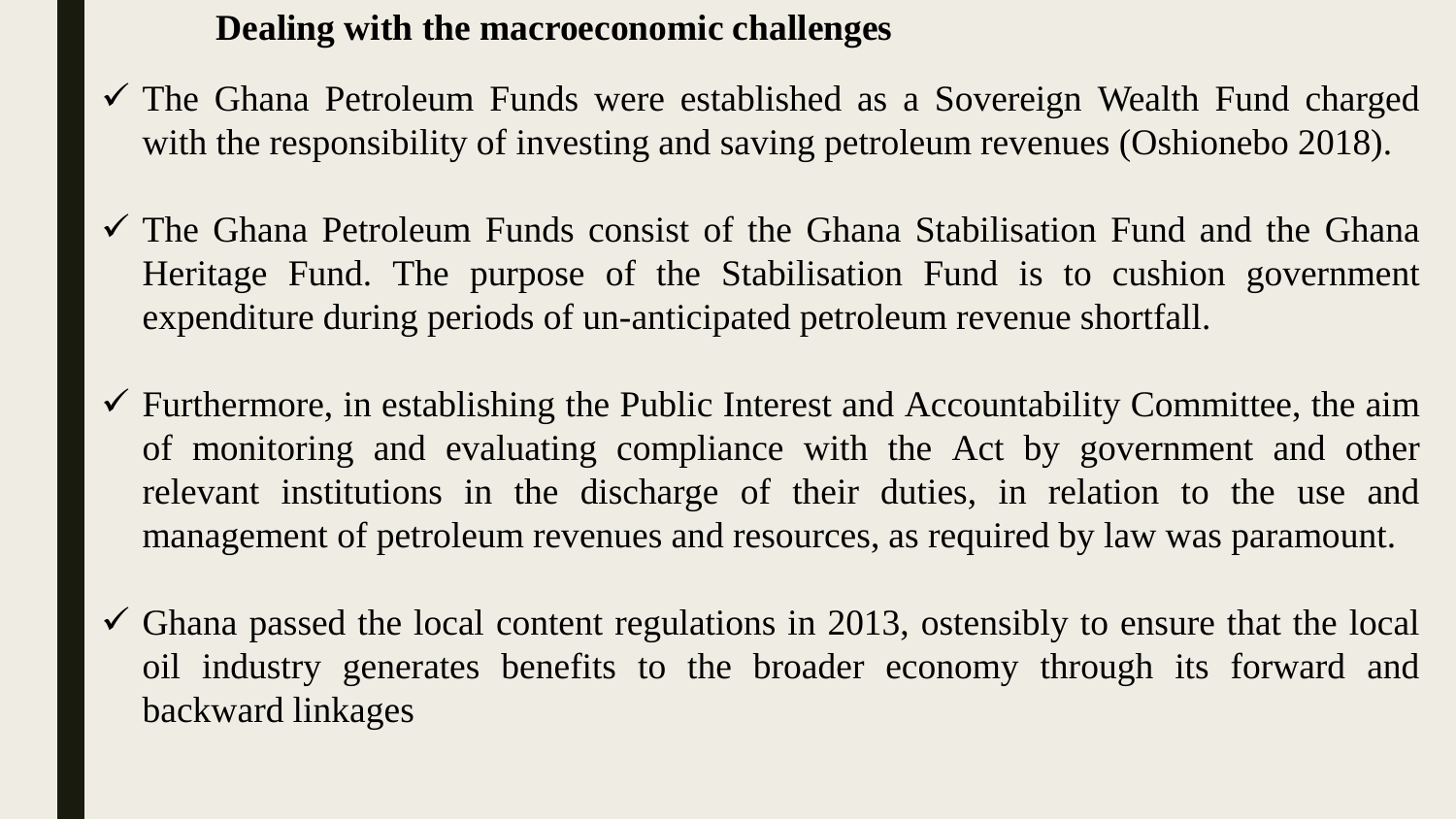# **Dealing with the macroeconomic challenges**

- ✓ Another strategy Ghana employed to deal with the effect of oil price shocks on the economy was diversification.
- $\checkmark$  Section 21 of the PRMA lists a number of areas that government can invest its oil revenues in.
- $\checkmark$  According to section 21(4 and 5), for any financial year, a minimum of 70% of the Annual Budget Funding Amount (ABFA) shall be used for public investment expenditures consistent with the long-term national development plan.
- $\checkmark$  In order to maximise the impact of the use of the petroleum revenue, the Minister is expected to prioritise not more than four areas for the medium term (over a 3-year period) in the absence of a long-term development plan.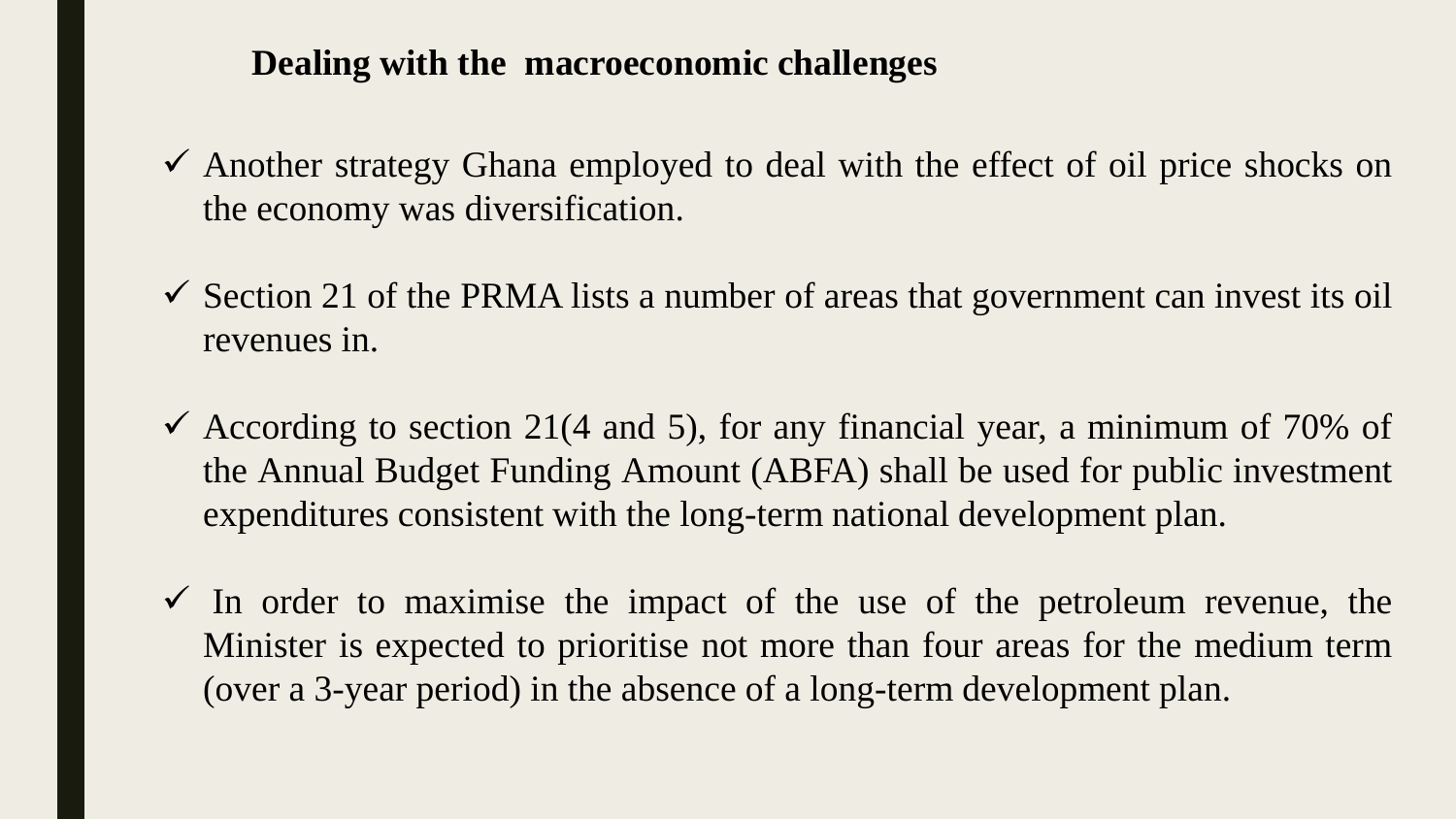#### **Challenges Persist**

 $\checkmark$  Despite these provisions, it is reported that the petroleum revenues are spread over too many projects. Apart from defeating the purpose of diversification, spreading thinly also leads to cost and time overruns.

- $\checkmark$  In addition, the law gives authority to the Finance Minister to cap the Stabilisation Fund. This has led to the depletion of the Stabilisation Fund to less than 20% of its estimated value and renders it incapable of cushioning government in case of oil revenue shortfalls.
- $\checkmark$  Further, even though the priority areas have been reduced to four in 2018, the challenge has been the 'thinly spread within priorities''. That is, when a priority area like agriculture is selected, the funds may be spent on many expenditure lines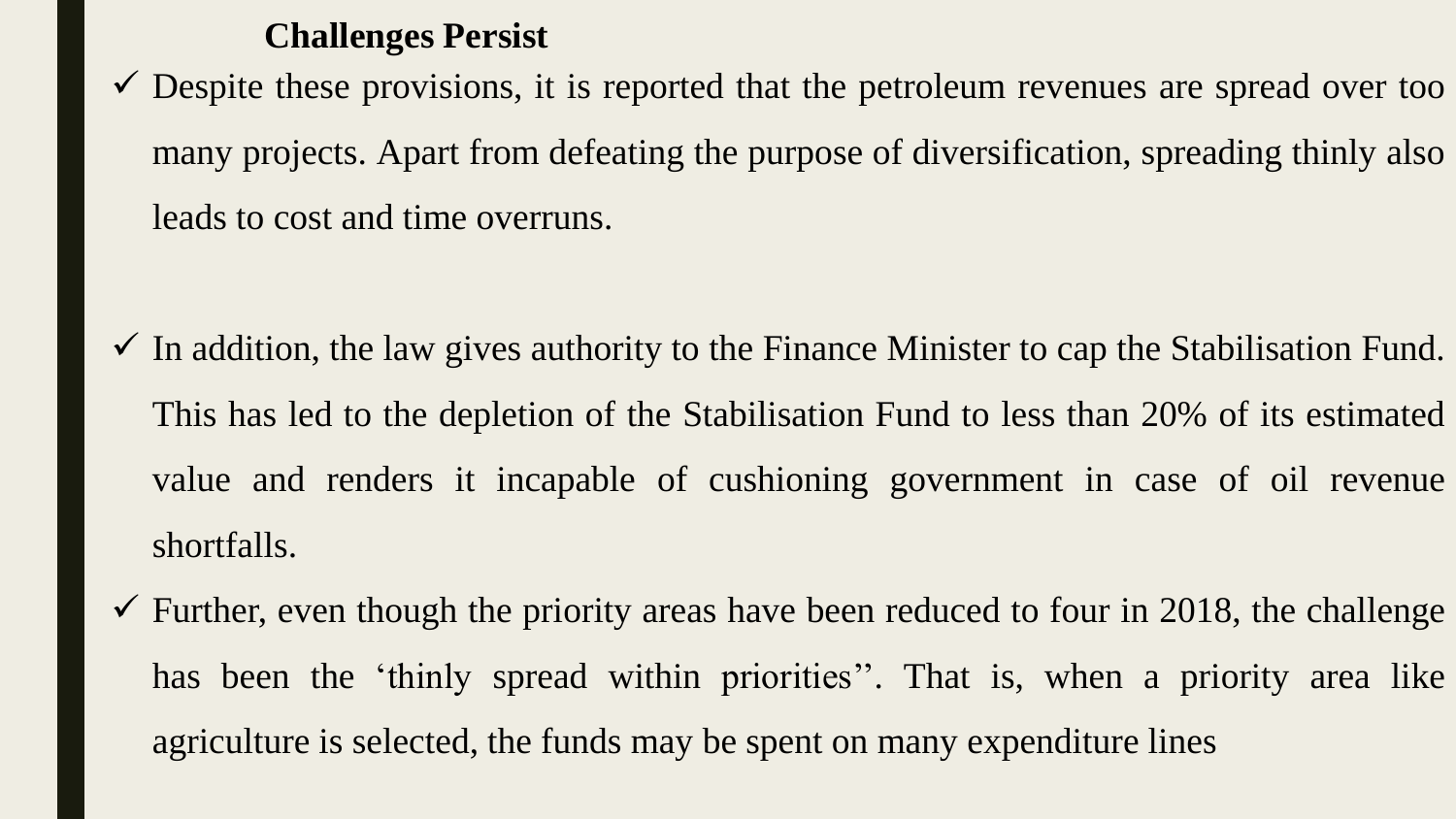# **Brighter Side**

- $\checkmark$  On a positive note, the Ministry of Finance, PIAC and the Bank of Ghana have been complying with most of the transparency requirements
- $\checkmark$  In the 2017 edition of the Natural Resource Governance Index, published by the Natural Resource Governance Institute, Ghana scored high in terms of petroleum sovereign wealth management, transparency,
- $\checkmark$  Further, PIAC which was facing financial challenges prior to 2016, now receives its budget from the ABFA.
- $\checkmark$  Finally, though thinly spread, oil revenues have been used to construct and maintain some roads, irrigation dams, schools, and other critical infrastructure.